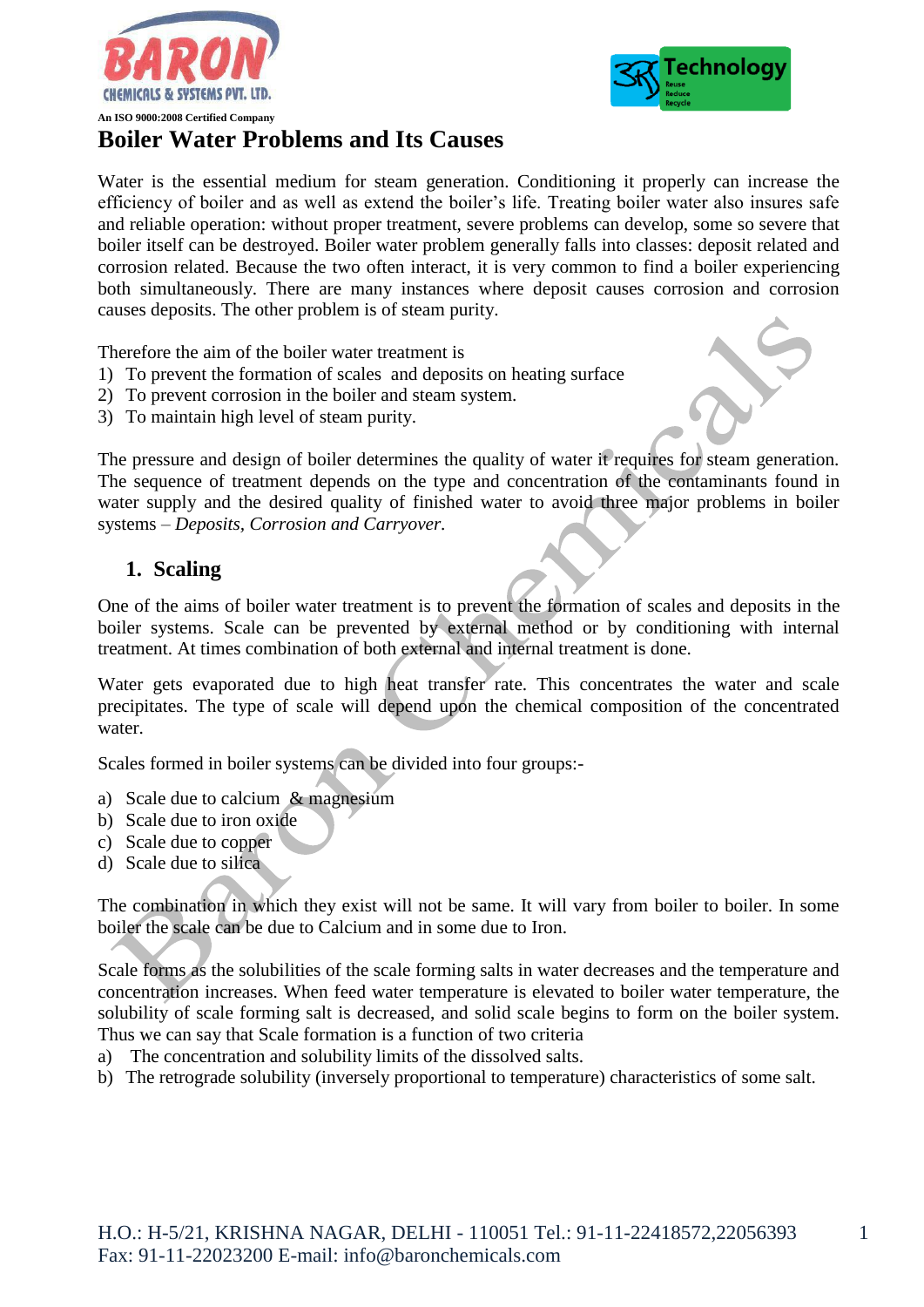



#### **Causes of deposit formation**

Boiler deposits result from the impurities carried in with feed water. Their source is either make up water containing mineral salt, condensate containing process contaminants, corrosion products or in the case of condensers – in leaking cooling water. Deposits can also be formed due to the internal chemicals used.

# **2. Corrosion**

Corrosion is the destructive attack of metal by chemical or electrochemical reaction. Corrosion is always because of chemical reaction. Physical deterioration is termed as erosion, wear or galling. Deterioration can be due to both chemical and physical attack.

Water corrosiveness is determined by the impurities present in it. Oxygen, dissolved solids, and dissolved acids in water attack the common construction material. Alkali can also be corrosive, at high temperature, as in boiler.

#### **Problems due to corrosion**

- 1. Thinning of metal
- 2. Development of crack
- 3. Pitting of metal
- 4. Metal perforation
- 5. Interference with heat transfer
- 6. Contamination of water

Corrosion is a complex problem and many factors influence corrosion. The factors to be considered are physical, chemical and biological.

## **Factors influencing corrosion**

## **Physical Factors**

- 1. System construction
- 2. System Pressure
- 3. Temperature
- 4. Flow Velocity
- 5. Water Chemistry

## **Chemical factors**

Chemistry plays a very important role in corrosion. We have already explained earlier that corrosion is electrochemical reaction and is influenced by chemical factors like pH, alkalinity, dissolved salts and others.

## **a) Alkalinity**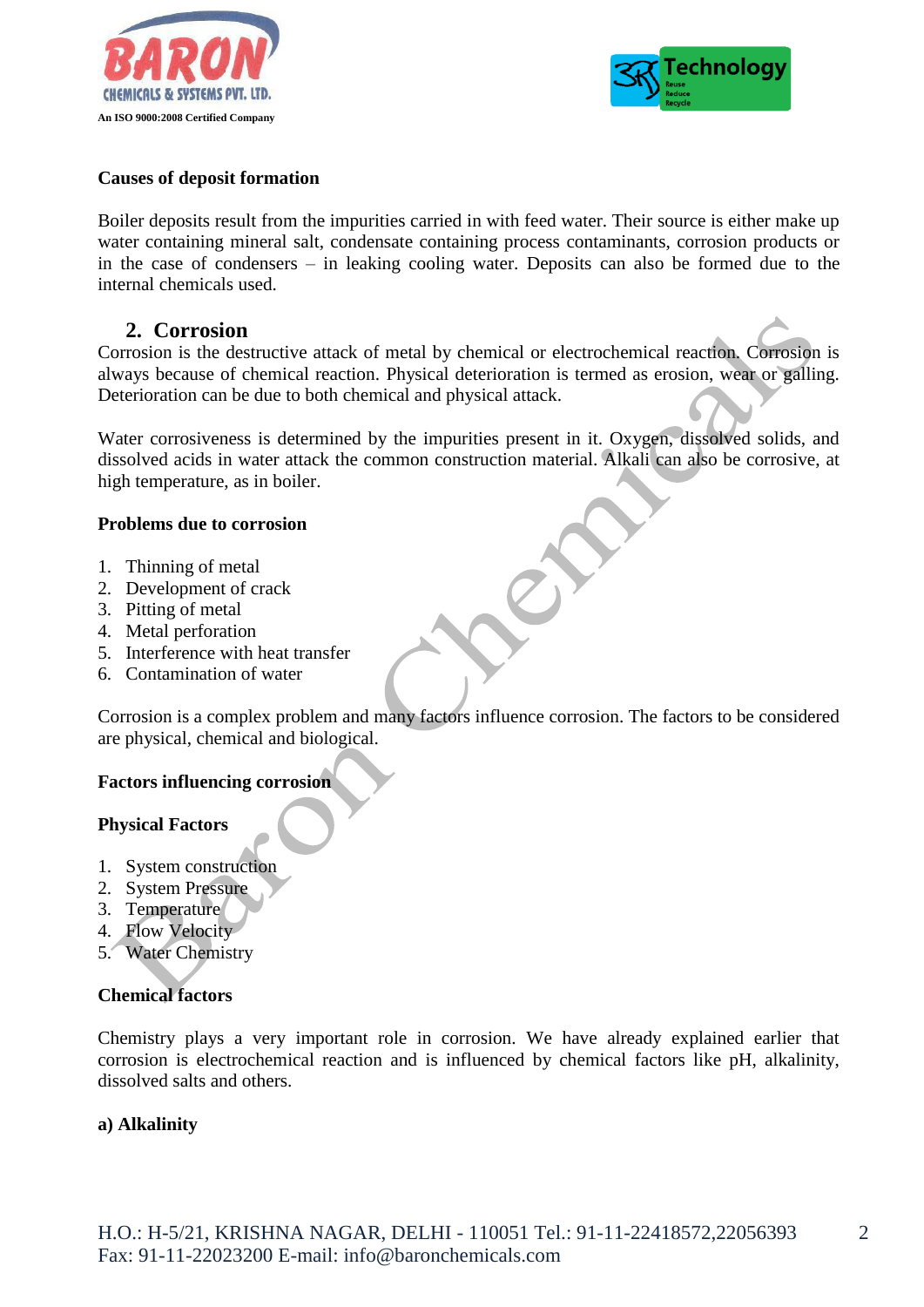

**An ISO 9000:2008 Certified Company**



Alkalinity in water is due to presence of Bicarbonates, carbonates and hydroxyl ions. In raw water alkalinity is mainly due to bicarbonates. Some times carbonates ions may also be present.

Carbonates and particularly hydroxyl ions are rarely encountered in untreated waters. Hydroxyl ions normally get introduced during treatment of water.

Alkalinity is determined by using standard acid solution using methyl or phenolphthalein indicator. Alkalinity determined by using methyl orange indicator is termed as M-Alkalinity or Total Alkalinity. P-Alkalinity is determined by using phenolphthalein as indicator. The different type of alkalinity present in water supplies can be calculated from M and P-Alkalinity value determined by titration. Alkalinity is the ability of natural water to neutralize acid. This happens because of buffering mechanism. Alkalinity in raw water is primarily composed of bicarbonates and carbonates. Acid compounds having free h+ ions react with CO3 and HCO3 ions and conversely Oh ions also reacts with CO3 and HCO3 ions.

 $CO_3^2$  + H<sup>+</sup>  $\rightarrow$  HCO<sub>3</sub><sup>-</sup>  $HCO_3$ <sup>+</sup> +  $H^+$   $\rightarrow$   $H_2CO_3$  $HCO_3^- + OH^- \rightarrow CO_3^{2-} + H_2O$ 

In either case acid or base is neutralized by the carbonate or bicarbonate. Thus it can be seen that when Acid (or caustic ) is added to water having high concentration of bicarbonate or carbonate the pH of water does not change much compared to when the same amount of acid(or caustic) is added to pure water. This is known as buffering capacity.

## **b) pH**

When pure water dissociates, the number of hydrogen ions is equal to number of hydroxyl ions. Such a solution is called neutral solution . pH is defined as negative logarithm of H+ ions. Solution having pH less than 7 are acidic and those greater than 7 are basic. Low pH is Corrosive and high pH is protective to pipe. Very high can cause scaling and deposits.

## **c) Dissolved Oxygen**

Oxygen is considered has one of the most corrosive components in water chemistry. Dissolved O2 with traces of chlorides or solids can cause pitting corrosion of metallic surface. The resulting condition may be severe, even at low pressure.

#### **d) Dissolved Solids**

Dissolved solids or salt content of water present as ion increases electrical conductivity of water. Higher the conductivity, greater the potential for corrosion. Some salts like CaCO3 are involved in scale forming and thereby reducing corrosion.

#### **e) Hardness**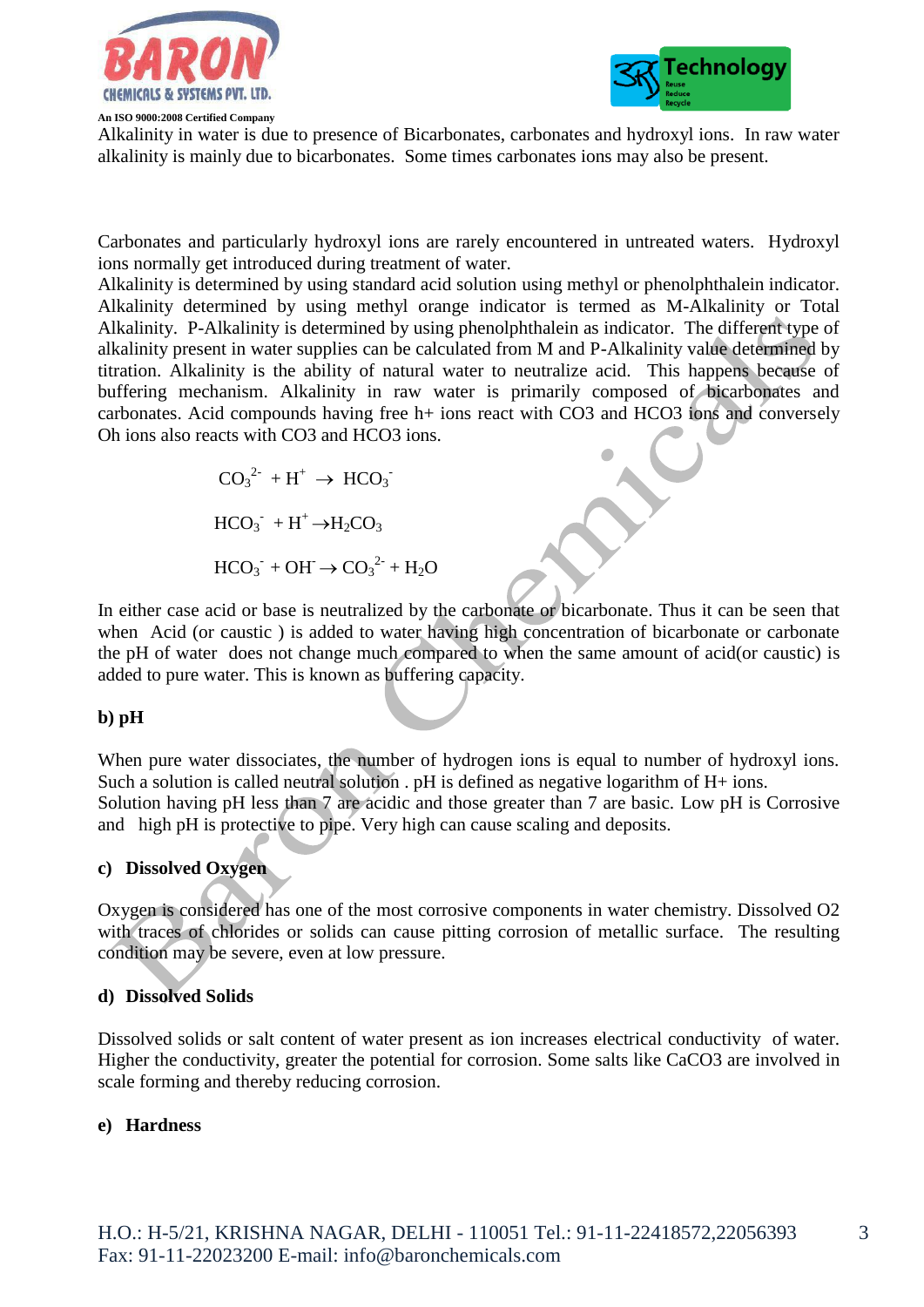

#### **An ISO 9000:2008 Certified Company**



Hardness is generally associated with scale forming. Hardness is composed primarily of Ca  $\&$  Mg ions but may also include other metallic ions like iron and manganese. All hardness ions have the property of forming scales. One of the methods for corrosion control is by planned deposition of  $CaCO<sub>3</sub>$ 

## **f) Chloride & Sulphate**

Chloride and sulphate ions inhibit the formation of scale by keeping hardness ions in solution. Trace amount of Chlorides even with dissolved oxygen can cause corrosion in boiler.

#### **Type Of Corrosion**

The type of corrosion classified with respect to outward appearance or altered physical properties are

Uniform attack Pitting Cavitation erosion Dezincification & parting Intergrannular corrosion **Cracking** 

## **Oxygen Corrosion**

Water coming out of deaerators has residual oxygen. As explained earlier even a trace amount of oxygen can cause corrosion. This last trace of oxygen is removed chemically. Sodium sulphite and hydrazine or one of its product is used for removal of residual oxygen. Sodium sulphite is used for low pressure boiler. Amine is preferred in high pressure boiler because it does not add to TDS, unlike Sodium sulphite.



## **Effect of pH**

Both high and low pH can cause corrosion in boiler. In acidic range the protective layer of magnetite is not able to form and it cause corrosion. In very high pH range the protective layer of magnetite breaks down and this leads to caustic corrosion. For corrosion prevention maintaining proper pH and alkalinity is very important.

#### **Acid Corrosion**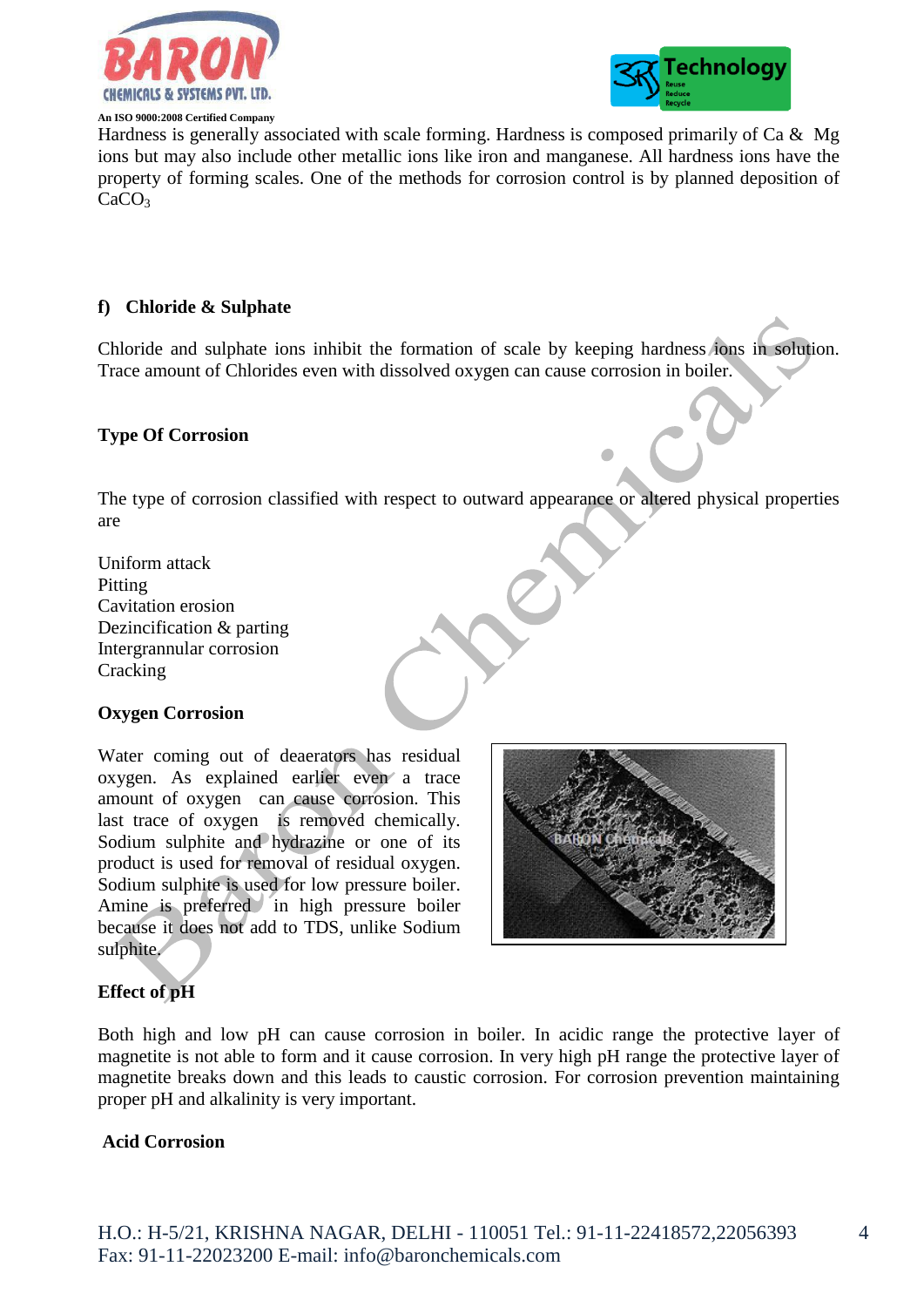

#### **An ISO 9000:2008 Certified Company**



Excess acid cause damage at more rapid rate than excess base. Simply because this happens, it should not be taken as an operating guideline. Magnetite film forms due to corrosion but once formed adhere tightly and acts as a barrier between boiler water and steel. Acids are capable of destroying this film and hence water chemistry must be so maintained that the protective film is not disrupted. This can be done by keeping the water in alkaline range.

#### **Caustic Corrosion**.

Feed water is maintained at alkaline pH. Alkali is added to provide optimum pH in the feed water to prevent corrosion of piping and equipment. Caustic soda (sodium hydroxide) is generally added for this purpose. Sometimes sodium carbonate is also added. Even though caustic soda is added with control, there are occasions when pH increases and cause corrosion as shown by the equation below. The damaged caused by excess alkali is because it dissolves the magnetite film forming sodium hypo ferrite and sodium ferrite both of which are soluble in hot concentrated caustic soda. In addition concentrated reacts directly and more rapidly with iron to form hydrogen and sodium ferrorate.

$$
Fe3O4 + 4NaOH \rightarrow 2 NaFeO2 + Na2FeO2 + H2O
$$

$$
Fe + 2NaOH \rightarrow Na_2FeO_2
$$

Caustic attack on boiler can two forms - Gouging or cracking. Caustic cracking is also known as caustic embrittlement.

Caustic gouging causes deep elliptical depression in boiler metal surface. This occur in areas of high heat flux or under heavy porous deposits. Underneath these deposits , boiler water can concentrate to the point where high concentrate of caustic can accumulate causing a localized corrosion. This action can be rapid.

Boiler water chemistry if properly maintained will prevent caustic gouging.

Caustic embrittlement or cracking is a form of stress corrosion. Cracks occur rapidly and are often undetectable leading to sudden failure of boiler –at times causing a violent failure. All parts of boiler are subjected to this type of corrosion. The only way to stop this type of corrosion is to prevent high concentration from forming.

Caustic corrosion is generally confined to

- a) Water cooled tubes in region of high heat flux.
- b) Slanted and horizontal tubes.
- c) Location beneath heavy deposits.
- d) Heat transfer region at or adjacent to packing rings.

Caustic corrosion is prevented by coordinate caustic program. Phosphate ions act as a buffer ion. It does not allow pH to increase in water, no matter how concentrated OH ions become. Buffer ions are also useful in avoiding similar high OH concentration which leads to stress corrosion cracking (caustic embrittlement). In low pressure boiler sodium nitrate is added in a definite ratio to caustic alkalinity to prevent caustic embrittlement.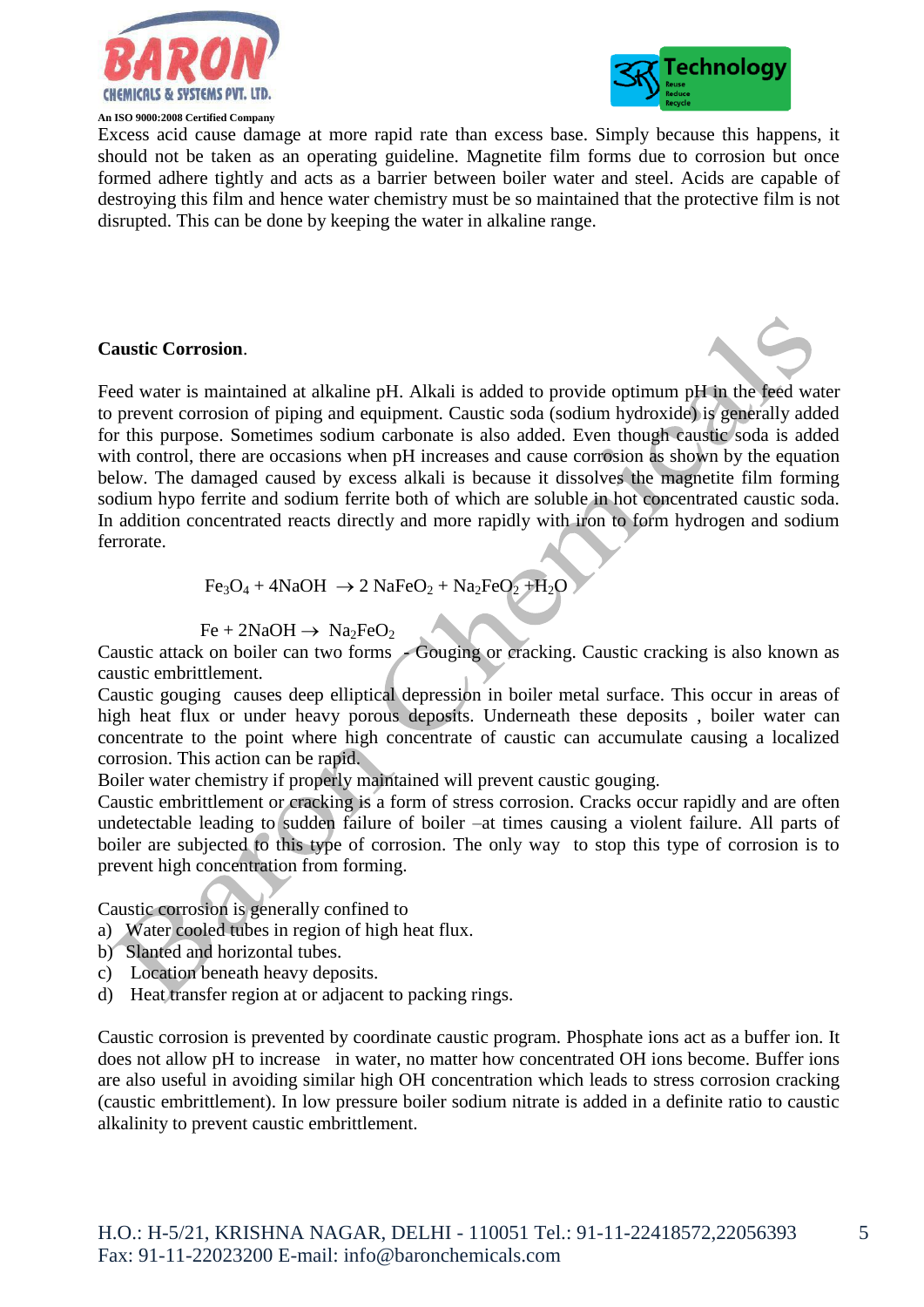



6

We have already explained what galvanic corrosion is. A metal or alloy if it is electrically coupled, galvanic corrosion occurs. Corrosion by copper is the most common form of galvanic corrosion in boiler system. Copper can be carried from pre boiler section. Water deposits copper as decomposition of bicarbonates or as ammonia complexes. Pitting of boiler tubes has been reported due to copper deposit.

## **Iron Oxide deposits**

In boiler the steel reacts with water in absence of oxygen to form a magnetite film. This film than acts as a protective layer for further corrosion. Iron oxide also enters with feed water into boiler as corrosion product. This layer is very porous and can be easily penetrated. This allows boiler water to seep through and flash into steam leaving behind dissolved solids which concentrates in localized areas. This excessive concentration can lead to metal dissolution and metal failure.

#### **Condensate corrosion**

Steam generated in boiler is transported to point of use through pipes. Steam condensate is also returned to boiler feed water. Corrosion of steam lines and condensate return line occurs because of the low pH. The chief source of acid in steam is carbon di oxide. High temperature and pressure decomposes alkalinity to carbon di oxide, some of which dissolves in steam making it acidic. This lowers the condensate pH and leads to corrosion of return lines. Oxygen can enter a condensate system from other sources even if the deaerator is functioning properly. Oxygen causes a deep pitting of condensate lines.

High Velocity and low pH can result in extremely severe corrosion conditions. The best way to minimize this is by keeping the pH above 9.0 Other gases which can be corrosive in the condensate system are Ammonia, Hydrogen sulphide and sulphur di oxide.

Impure steam can create problems of carryover, priming and foaming in boiler. Steam gets contaminated because of the boiler water it carries with it or because of salt and silica which are, soluble in steam at high pressure. Solids carried over with steam can get deposited on super heater and turbine. Carryover can also effect the product quality.

# **3. Carryover**

Carryover is defined as contamination of steam with droplets of boiler water. Carry over can be due to entrainment of water drops in steam or due to property of certain salt like silica in boiler water to get vaporized and get into steam.

The factors responsible for carry over are

- a) Amount of dissolved solids in boiler water.
- b) Chemical nature of dissolve solids.
- c) Suspended solids in boiler water
- d) Boiler design
- e) Boiler operating condition

Many factors, both mechanical and chemical contribute to carryover.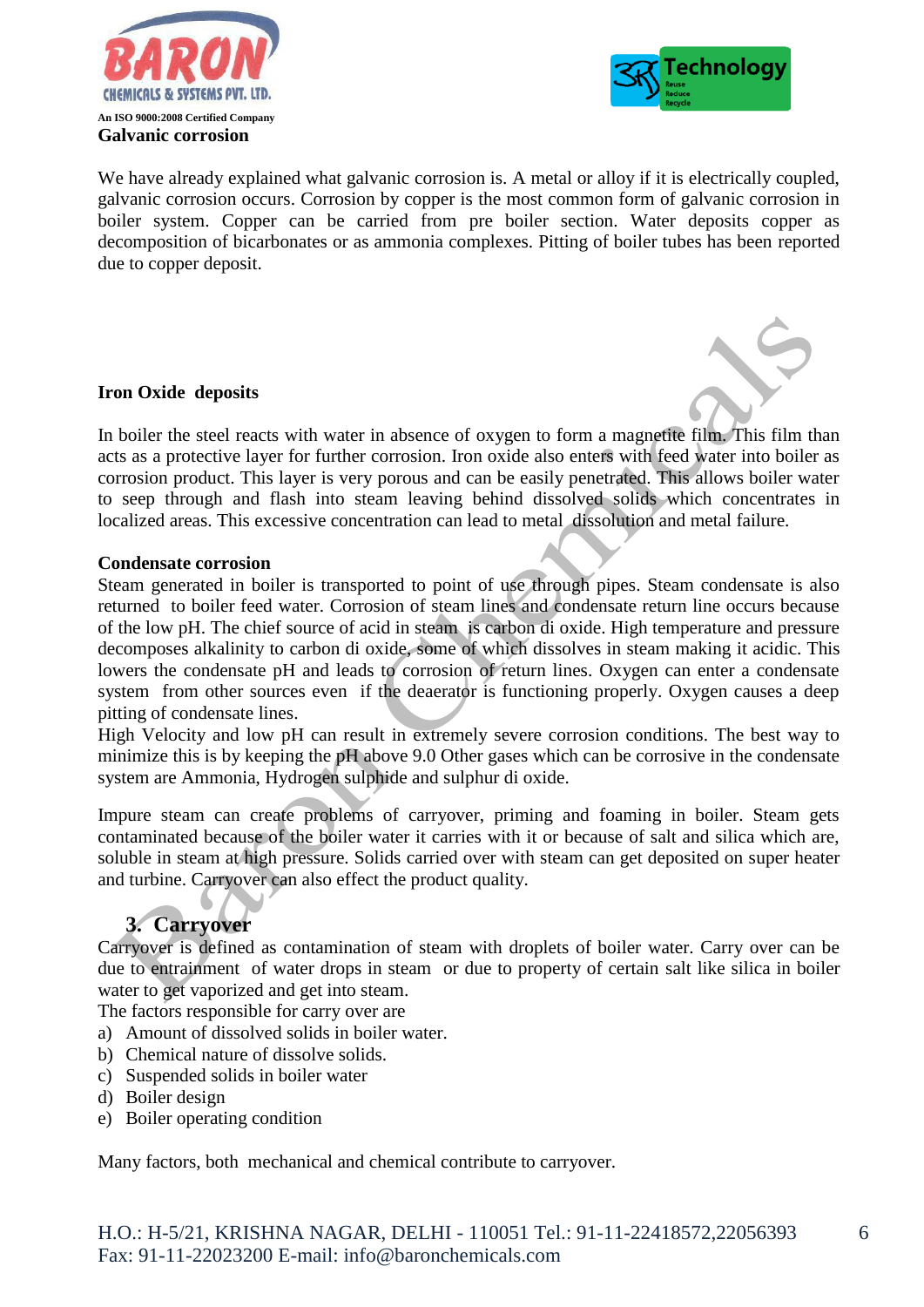



Boiler design & operating conditions plays an important role in carryover. Without going into details we can say that major design & operating factors responsible for carryover are :

- a) Design pressure
- b) Steam drum size
- c) Design generating rate
- d) Circulation rate.
- e) Arrangement of down comers and risers
- f) Type of mechanical separating equipment.

For example even when the TDS is within the limit, carryover can still occur because of change in operating condition. For example sudden increase in steam demand may lower the steam header pressure. This reduces drum pressure and water in the drum gets mixed with steam bubbles and the level rises. The rise in the drum level can cause carryover.

#### **Chemical Causes**

*Priming* and *foaming* are two terms used with carryover. Priming is the surging of water in the steam outlet and is caused by factors like high water level in boiler , steaming rate, load fluctuations and boiler design. Priming is thus due to mechanical factors.

Foaming is formation of stable bubbles. The bubbles don't break because of high surface tension . Causes of foaming are :

1. High Alkalinity : Caustic soda (NaOH) or sodium carbonate (Na2CO3) have greater influence on foaming than neutral salts.

2. High TDS : High TDS causes carryover. For a given boiler design and a given set of operating condition, there is a limiting dissolved solid content above which a serious steam contamination occurs. Reducing blow down by small amounts every few days and measuring steam purity this limiting TDS value can be found out. This value is found by keeping boiler operating conditions and other operating variables such as feed water composition and treatment constant. If a graph is plotted between conductivity of condensed steam & boiler water TDS the limiting figure is that corresponding to slightly less than where steam quality deteriorates.

#### 3. Suspended solids also cause foaming

4. Oil is not present n boiler water. It can enter boiler system through leaks in condenser or other heat exchanger. Oil can also system because of lubrication of steam driven reciprocating equipment. Oil is undesirable in boiler for two reasons

a) It acts as binder to form scale

b) It also causes foaming. Even a very small amount can cause severe foaming and hence immediate action should be taken for complete removal of oil.

c) Silica is another chemical which causes carryover. This is dealt separately.